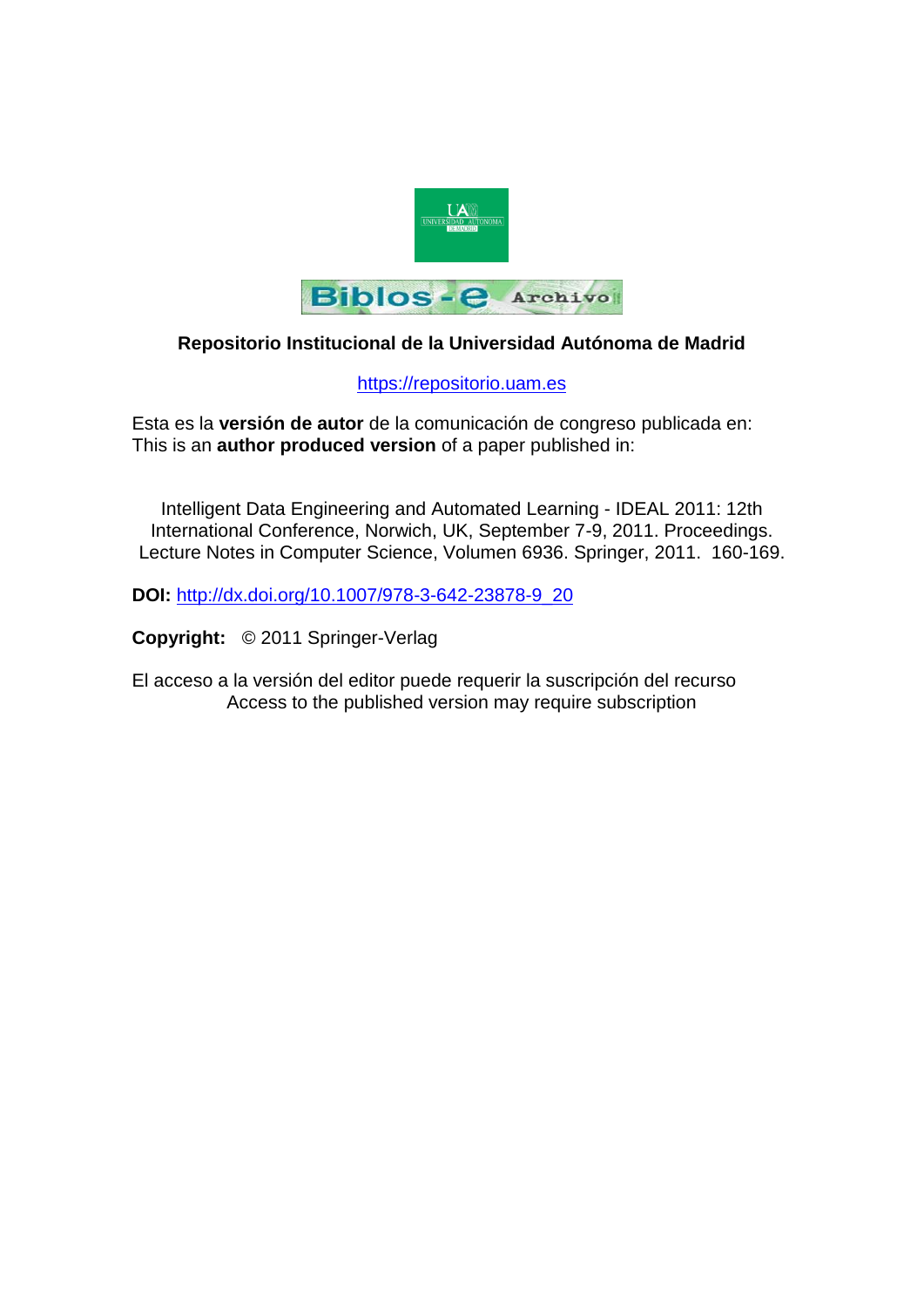# Using the Clustering Coefficient to guide a Genetic-based Communities Finding Algorithm

Gema Bello, Héctor Menéndez, and David Camacho

Departamento de Ingeniería Informática. Escuela Politécnica Superior. Universidad Autónoma de Madrid. C/Francisco Tomás y Valiente 11, 28049 Madrid, Spain {gema.bello,hector.menendez,david.camacho}@uam.es

http://aida.ii.uam.es

Abstract. Finding communities in networks is a hot topic in several research areas like social network, graph theory or sociology among others. This work considers the community finding problem as a clustering problem where an evolutionary approach can provide a new method to find overlapping and stable communities in a graph. We apply some clustering concepts to search for new solutions that use new simple fitness functions which combine network properties with the clustering coefficient of the graph. Finally, our approach has been applied to the Eurovision contest dataset, a well-known social-based data network, to show how communities can be found using our method.

Keywords: clustering coefficient, social networks, community finding, genetic algorithms

## 1 Introduction

The clustering problem is based on blind search on a dataset. Some classical solutions such as K-means (for a fixed number of clusters) [7] or Expectation-Maximization [3] (for a variable number of clusters), amongst others, are based on distances or metrics that are used to determine how the cluster should be defined. The clustering problem is harder when is applied to find communities in networks. Some algorithms such as Edge Betweenness [5] or CPM [4] have been designed to solve this problem following a deterministic process.

In our study of the previous problem, we adopt an evolutionary approach based on the K-means algorithm, a popular and well-known algorithm. It is a straightforward clustering guided method (usually by a heuristic or directly by a human) which tries to classify data in a fixed number of clusters (each element is associated to one class). The number of clusters can be predefined or can be estimated using heuristics or other kinds of algorithms, such as genetic algorithms [6].

In the process of community finding problems, K-means cannot be directly applied because it does not allow overlapping. In contrast, it is common for communities to share members. An alternative solution could be fuzzy k-means [8]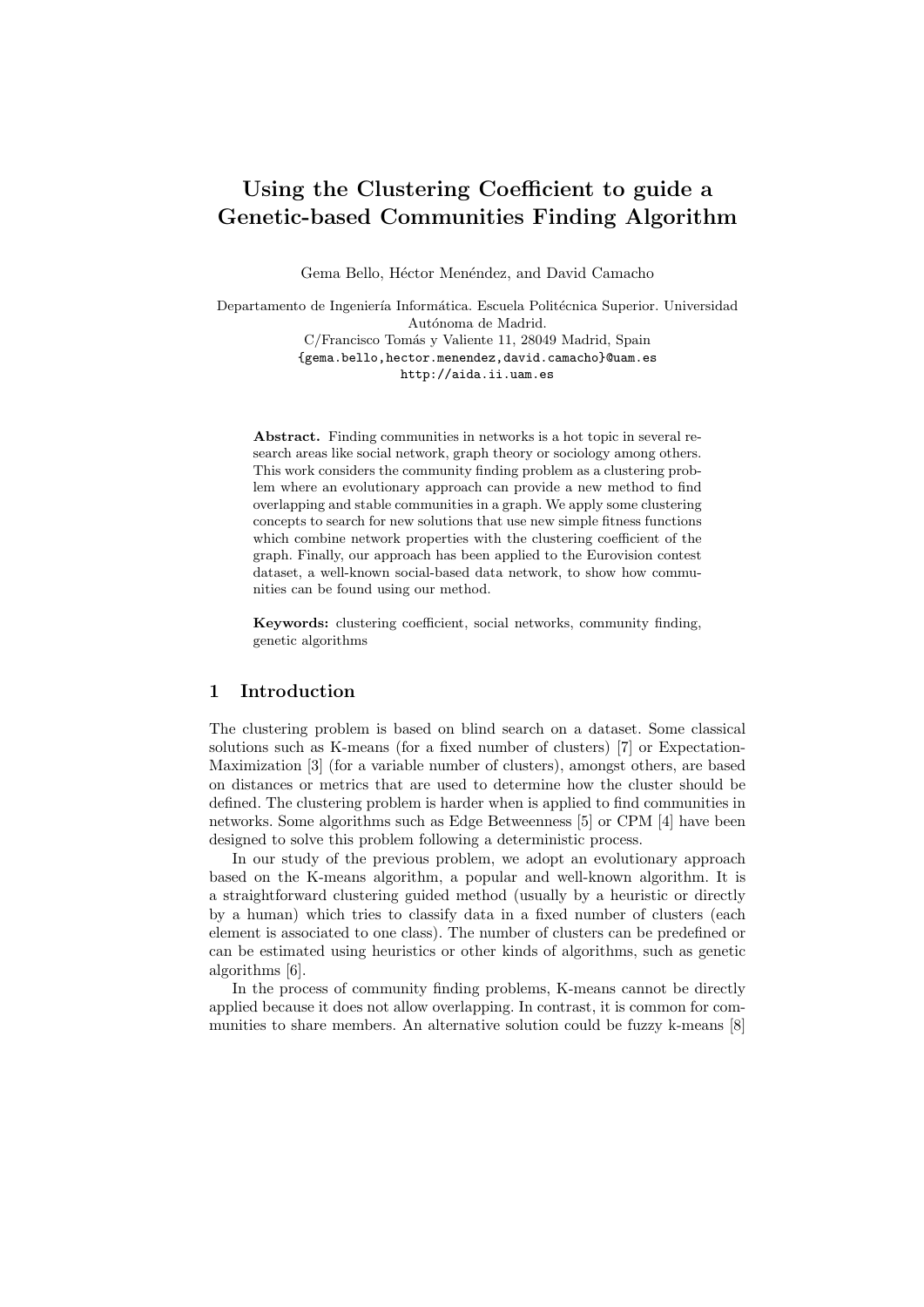which allows every one element to belong to several clusters giving a probability of membership, so same kind of overlapping for an element can be considered.

Communities in networks have been studied using CPM (Clique percolation method) and Edge Betweenness algorithms which have been applied in our previous work [2] for community classification. CPM (Clique percolation method) [4] finds communities using k-cliques (where k is fixed at the beginning and the network is represented as a graph). It defines a community as the highest union of k-cliques. CPM has two variants: directed graphs and weighted graphs. [9] Edge Betweenness [5] is based on finding the edges of the network which connect communities and removing them to determine a good definition of these communities.

Our new approach develops an evolutionary k-means inspired by the concept of fuzzy k-means and with the same objective as CPM and Edge Betweenness algorithms: finding communities or overlapping clusters in the network.

In this work we propose a new way to combine both community finding and clustering algorithms. In our approach, a genetic algorithm is used to find communities in a dataset that represents humans voting on a social network. To guide the genetic algorithm, the fitness takes the clustering coefficient defined in graph theory to improve the results that could be obtained through a simple K-means.

The rest of the paper is structured as follows. Section 2 shows a description about the web dataset used to test our algorithm. Section 3 presents the genetic algorithm used to detect communities in the web dataset. Section 4 presents a discussion about the experimental results obtained. Finally, the conclusions and some future research lines of work are presented.

## 2 Genetic-based Community Finding Algorithm (GCF)

The Genetic-based community finding algorithm uses a genetic algorithm to find the best k communities in a dataset that could be represented as a graph and where any particular neighbour could belong to different clusters. To describe GCF, we will explain the following: the codification, the genetic algorithm and the fitness function definition.

### 2.1 GCF Codification

An important problem in any Genetic Algorithm (GA) is related to the codification of the chromosomes. In our case the genotypes are represented as a set of binary values. Each allele represents the membership of a node of the graph and each chromosome is used to represent a community. In this binary representation 1 means the node belongs to the community and 0 the opposite, see Figure 1 which exemplifies nodes as countries because of the data set to be used for experimentation.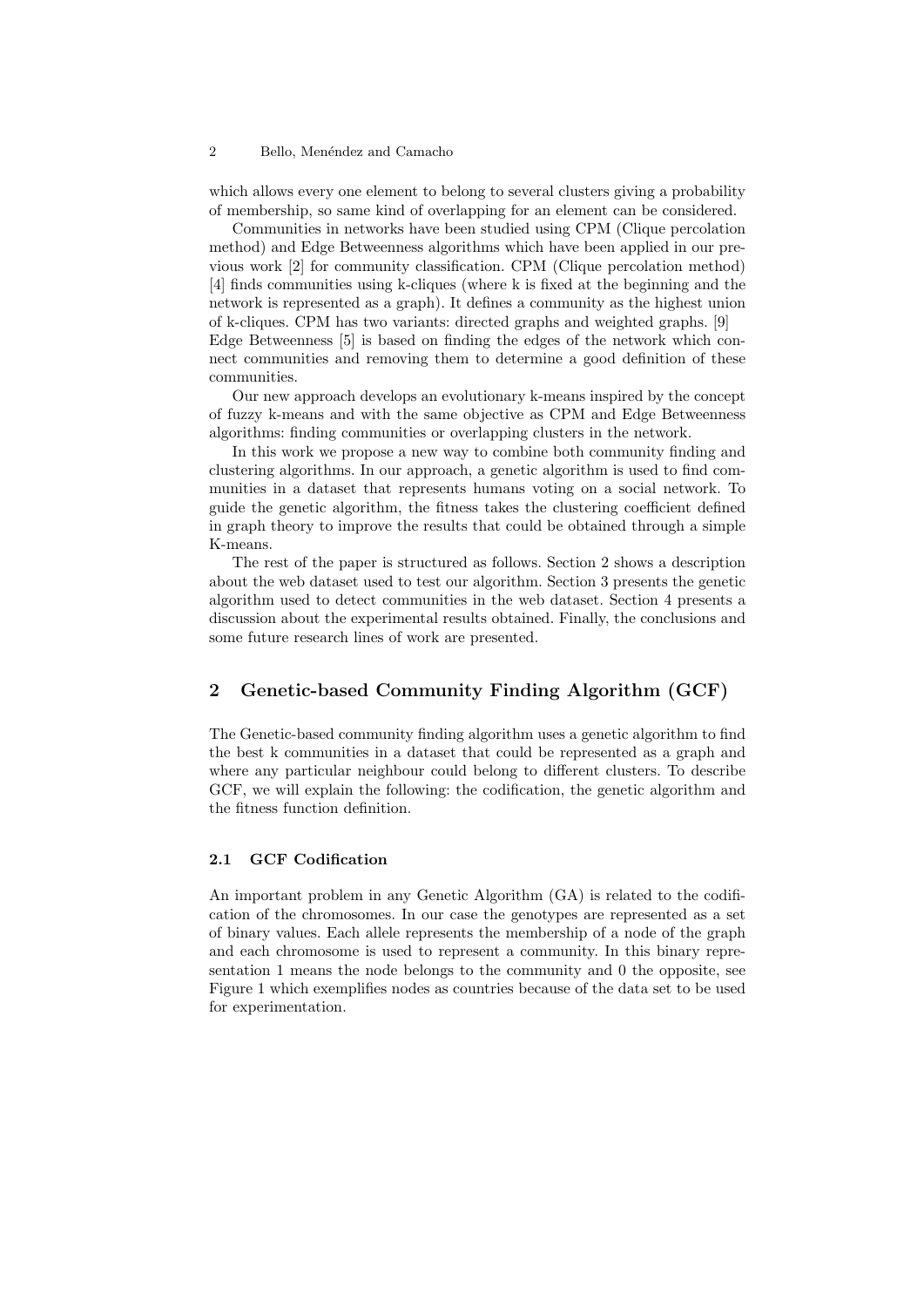

Fig. 1. A Chromosome representing graph nodes. In this case, each node represents a country and its belonging or not to the current community.

This simple codification allows us to represent nodes belonging to several communities (as we have in fuzzy k-means and CPM algorithm), and also provides a simple method to define reproduction, crossover and mutation using a standard Genetic Algorithm strategy[10].

#### 2.2 GCF Evolutionary Approach

The GCF strategy works as follows:

- 1. A random population of communities is generated.
- 2. The population evolves using a standard GA.
- 3. The chromosomes that are the k-best solution of the algorithms are selected. The selection process subsumes the communities which have better fitness and belong to a bigger community. The process has the following steps:
	- (a) A list of k communities is created.
	- (b) The chromosomes are sorted by their fitness value.
	- (c) If there is an empty position in the list or one of the members is contained in the chromosome that we are going to check, we add the checked chromosome in the mentioned position (or in an empty position) subsuming the other.
	- (d) If the list is full and the chromosome that we are going to check does not satisfy the last condition, the algorithm stops. It also stops if the fitness of the new chromosome is bigger than a fixed value (in this case, the value is fixed as half of the maximum fitness).

Defining and selecting an appropriated fitness function, which we will now discuss, is the most critical issue in the GCF algorithm as it will be used to optimize the quality of communities.

### 2.3 GCF Fitness functions

For this problem we have implemented three kind of fitness functions, each of which has a different goal. The first one tries to find nodes with a similar rating behaviour (minimal distance fitness), the second one tries to find clusters using the clustering coefficient (maximum clustering coefficient fitness) and, finally, the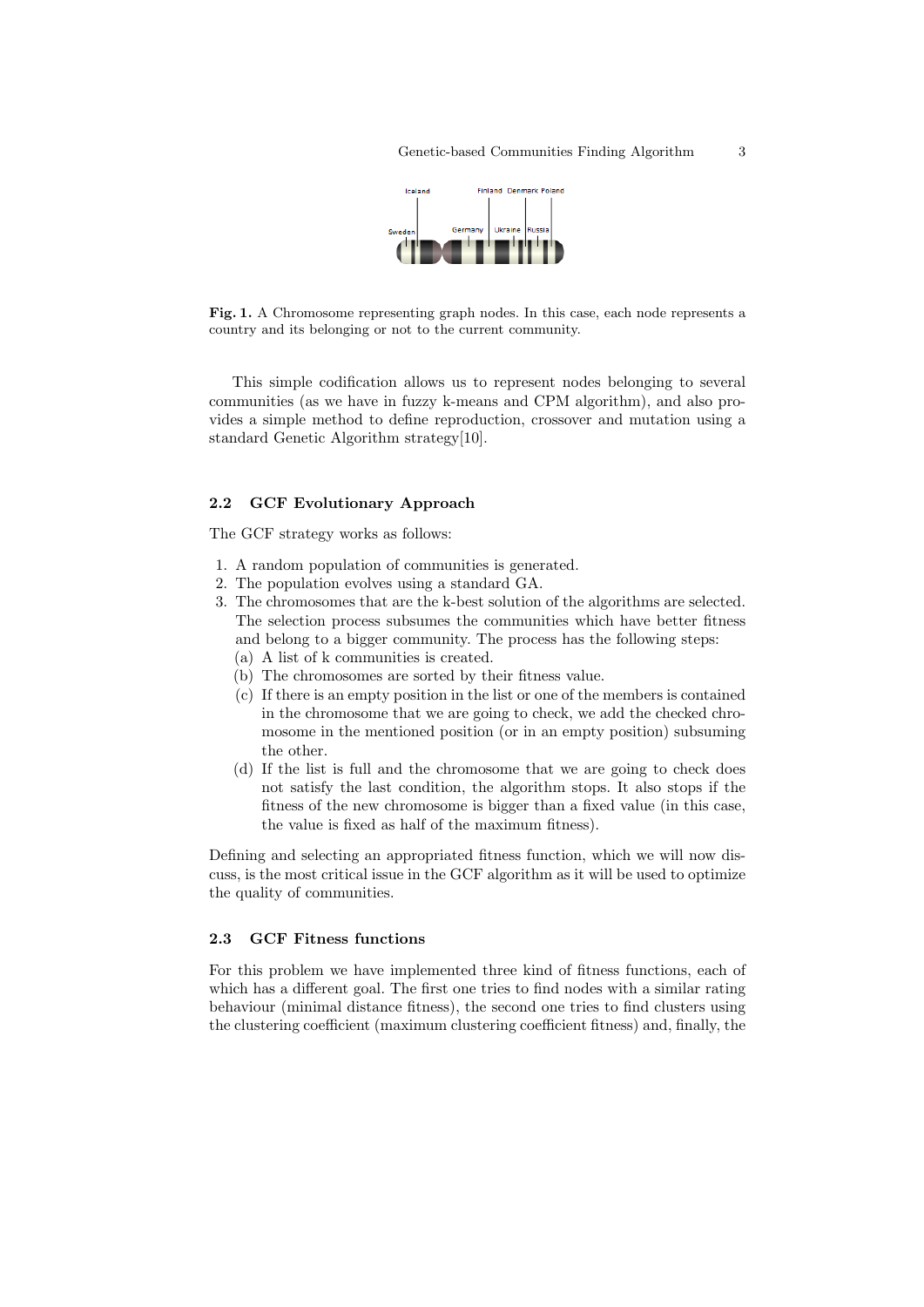last fitness function combines both strategies trying to find communities with similar rating behaviours whose members are connected between them (hybrid fitness).

Minimal distance fitness (MDF) The objective of this fitness function is to find communities of nodes that are similar. The evaluation of this fitness function are done using the following criteria:

- 1. Each node belonging to a community is represented as a vector of attributes. The definition of these attributes depends on the problem being solved.
- 2. The average euclidean distance between vectors of attributes within a community is calculated. The fitness calculates distances to be taken into account from peer to peer, between all vectors.
- 3. The fitness value for the community is the average distance of the values calculated in previous step (we are trying to minimize the fitness). It is a measure of similarity for those rows, hence it checks if they follow the same ballot pattern. We call this average distance  $d_{in}$  (see Figure3).
- 4. Fitness penalizes those cases where the community has a single node, giving it a value of zero.

Maximum clustering coefficient fitness  $(MC^2F)$  The goal of this fitness is to discover communities whose members are connected between them. It is measured through the clustering coefficient, defined as follows:

**Definition 1.** Let  $G = (V, E)$  be a graph where E is the set of edges and V the set of vertices. Let  $v_i \in V$  be a vertex and  $e_{ij} \in E$  an edge from  $v_i$  to  $v_j$ . Let  $\Sigma_{v_i}$ be the neighbourhood of the vertex  $v_i$  defined as  $\Sigma_{v_i} = \{v_j \mid e_{ij}, e_{ji} \in E\}$ . If k is considered as the number of neighbours of a vertex, we can define the clustering coefficient of a vertex as follows:

$$
C_i = \frac{|\{e_{jk}\}|}{k(k-1)}
$$

Where  $|\{e_{jk}\}|$  satisfies that  $v_j, v_k \in \Sigma_{v_i}$ .

Definition 2. The clustering coefficient of a graph is defined as:

$$
C = \frac{1}{|V|} \sum_{i=0}^{|V|} C_i
$$

Where  $|V|$  is the number of vertices.

The fitness takes the sub-graph defined by the community and calculates its clustering coefficient. It returns the inverse value, because the genetic algorithm tries to minimize the fitness function.

<sup>4</sup> Bello, Menéndez and Camacho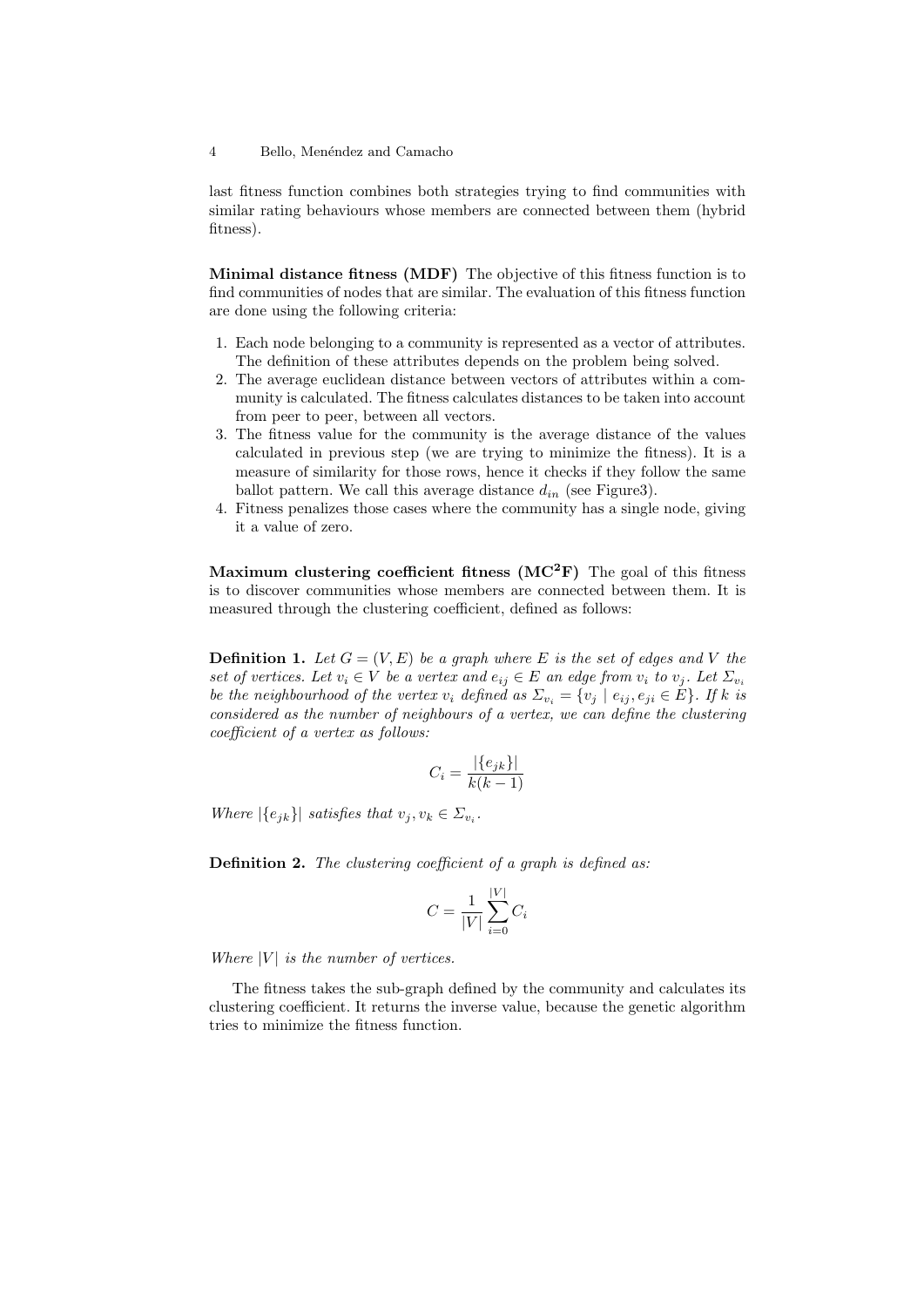Hybrid fitness (HF) This last fitness function combines both Clustering Coefficient and Distance fitness ideas: it tries to find a set of communities satisfying both conditions already defined. With this method we try to find strong and similar communities (members are highly connected between them and they have similar behaviour). The function defined is a simple weighted function: suppose that  $F(x, y)$  is the fitness function, CC the clustering coefficient and  $d_{in}$  the value of HF fitness is:

$$
F_i(CC, d_{in}) = w_1 * \frac{CC_i}{Max(\{CC_i\}_{i=1}^K)} + w_2 * \frac{d_{in_i}}{Max(\{d_{in_i}\}_{i=1}^K)}
$$

Where  $w_i$  are the weights given to each fitness:  $w_i \in (0,1)$ . The values were set experimentally to  $w_1 = 0.1$  and  $w_2 = 0.9$ .

## 3 The Dataset Description

The Eurovision Song Contest has been studied using different clustering methods since the nineties. The main interest was to study and analyse alliances between countries, which has already been reflected by clustering and communities. The data used in this work has been extracted from Eurovision's official website.

#### 3.1 The Dataset representation: The Eurovision voting system

Since 1975, the scoring system in the Eurovision Contest consists of the following rules:

- Each country distributes among others participants the following set of points: 1, 2, 3, 4, 5, 6, 7, 8, 10, 12.
- These countries give the highest punctuation to the best song and the lower to the less popular on preferred.
- When all countries cast their votes, the final ranking is obtained and the country with the highest punctuation wins the contest.

This data can be easily represented using a graph for each year of the contest. In this graph, the vertices will be countries and the points emitted can be used to weight the edges. The graph could be directed (the edges represent votes), or undirected (the edges only connect countries which have exchanged points in any direction). If we consider the latter, it is similar to setting edge weights uniformly to 1. According to this problem, the dataset will be represented as the latter case, we named this representation Eurovision graph, or Eurovision network.

#### 3.2 Study and comparison of the Eurovision network in a random context

The first approximation that shows patterns can be obtained using a simple comparison between the Eurovision graph and a randomly generated graph with the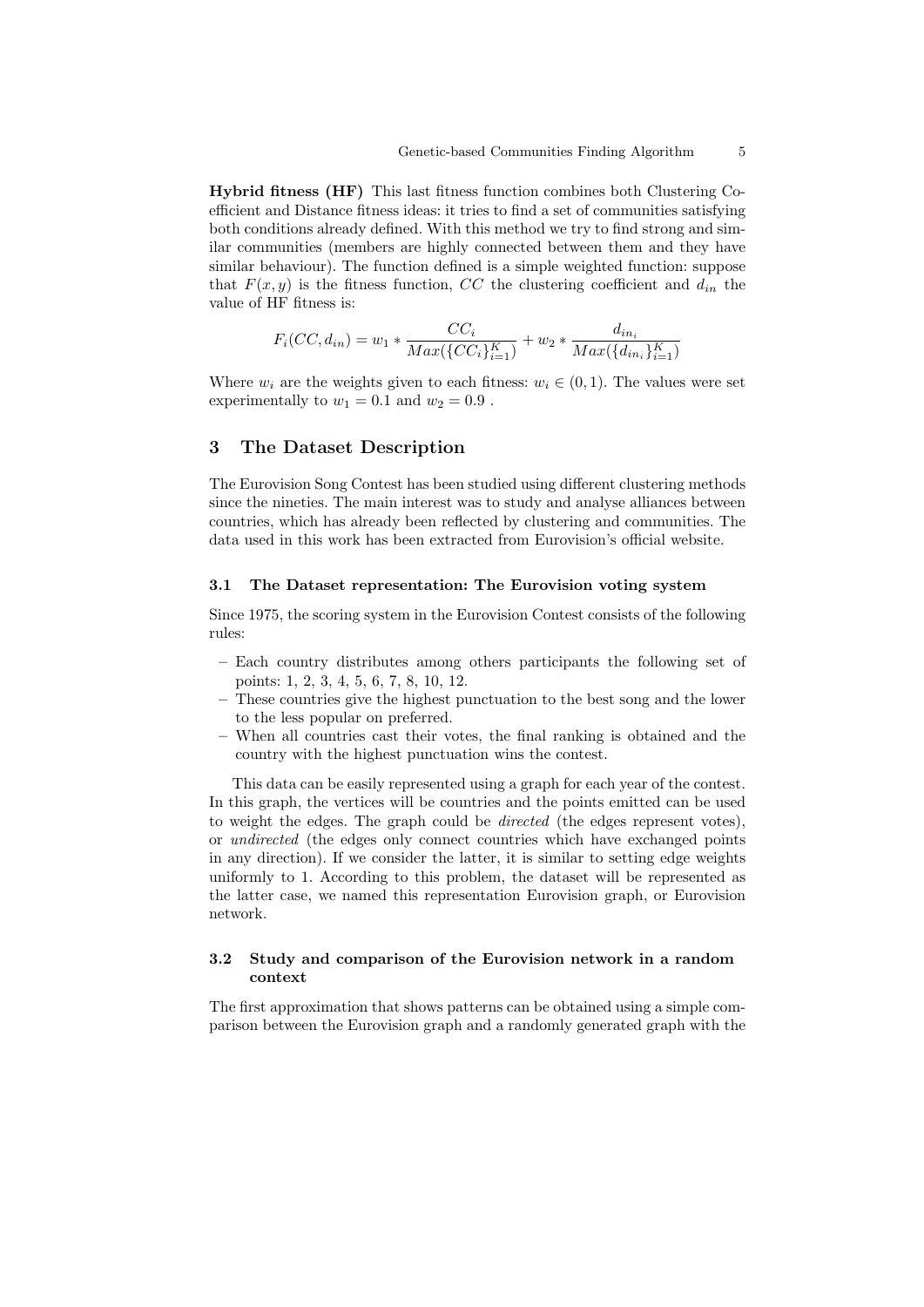same rules applied in the contest. Namely, each participant country assigns its ten set of points (generating an edge for every point cast) randomly among the remaining participant countries. We call this representation Random network.

The random network model assumes that a given country does not favours or penalize other countries and all songs have equal musical quality. So a country X will give points randomly to another ten countries. If, for example, there are N countries then the probability that country  $X$  votes for country  $Y$  is given by  $P = 10/(N-1)$ . Usually, in social networks, two vertices with corresponding edges to a third vertex have a higher probability of being connected to each other. Hence, it may be possible to observe the same effect in the Eurovision network. Therefore, to study this effect it is reasonable to analyse the clustering coefficient defined in section 2.

When we compare two different graphs, Eurovision and Random graphs, a greater CC in the Eurovision graphs means there is an "intention of vote" between countries. So the graph distribution of edges is not random and we could conclude that communities, or alliances between countries, exist.

Figure 2 shows the clustering coefficients calculated for years ranging between 1992 to 2010. It can be seen how Eurovision clustering coefficients are always greater than random network values. Hence, the results provide an evidence that the voting system is not random and there are some partnerships between countries.



Fig. 2. Clustering Coefficient comparison between the Eurovision network and a random graphs.

## 4 Experimental Results

The preliminary data analysis, showed in Figure 2, confirms the existence of alliances between participant countries. Specifically, 2009 has the greatest difference in clustering coefficient. This means it contains a large set of different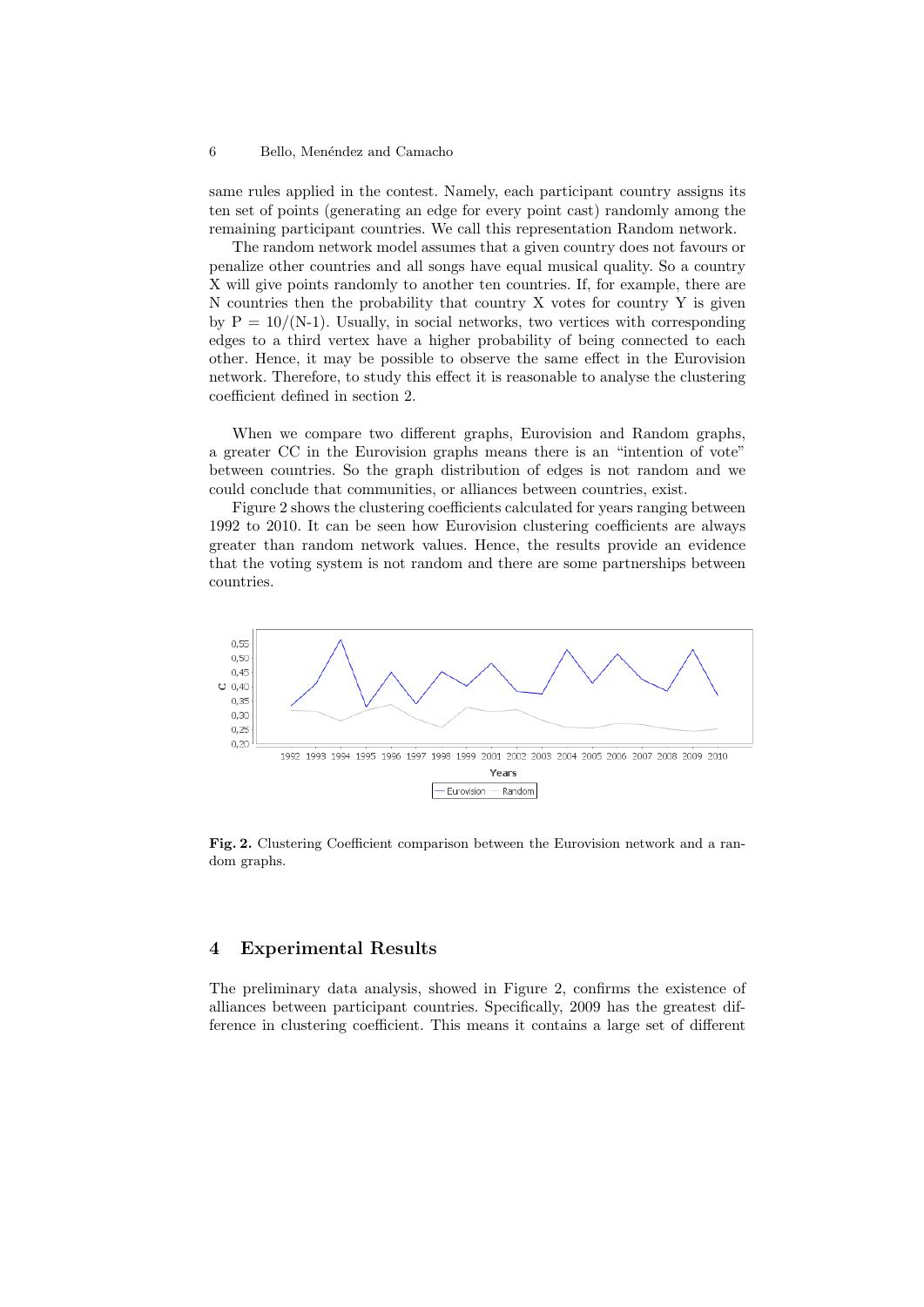communities. Hence, we have selected this year to perform the experimental analysis of our algorithm.

We have calculated the distance between the community centres to compare the results obtained; we call this measure  $d_{out}$  as shown in Figure 3. A large distance between countries is preferable as it means a bigger gap between classes or communities, and thus better results.

The genetic parameters of GCF have been set as:

- crossover probability: 0.1
- mutation probability: 0.2
- generations: 2500
- population size: 3000
- selection criteria:  $\mu + \lambda$  where  $\mu$  is the original population (we choose 200 best chromosomes for reproduction process and they also survive),  $\lambda$  is the population generated in the reproduction process
- number of communities (K): 6

K is a parameter of the genetic algorithm that sets the number of communities. Table 1 presents the communities obtained using K equal to 6 for every fitness. This value was experimentally obtained simulating different executions of our algorithm for values of K ranging between 2 and 10. The optimal number of communities with minimal overlapping was found to be 6. In the following subsections we explain the results obtained attending to each fitness.



Fig. 3. Sample network graph illustrating three communities and the distances that are calculated in the experimental phase. The distance  $d_{in}$  represents the average distance calculated between the countries which belong to a community. And the distance  $d_{out}$ represents the distance between community centres.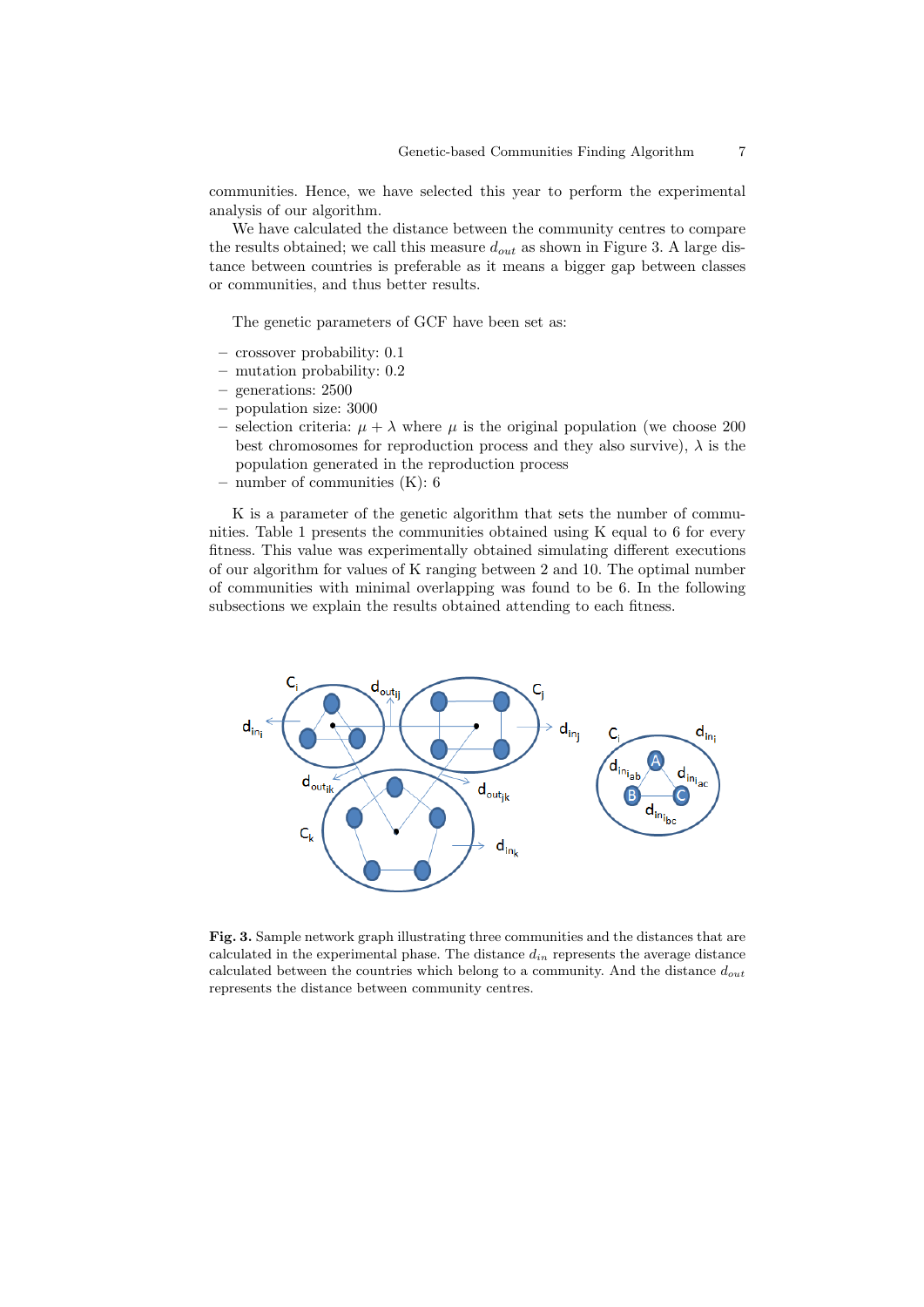#### 4.1 Distance model

The first fitness, MDF, takes the minimum distances  $(d_{in})$  between the points that represent the countries trying to find communities that vote in a similar way. This algorithm was described in section 3.2. From this experiment it can be noticed that the number of countries contained in these communities is dramatically small, as can be seen in Table 1. The  $d_{in}$  distance values obtained are lower, meaning that the communities found cast their points very similar, but all of these groups only have two countries.

#### 4.2 Clustering Coefficient model

This model is based in the clustering coefficients of a network, and it tries to find groups of countries that they are giving votes between them. The resulting communities are shown in Table 1 identified by the fitness called  $MC^2F$ .

Analyzing the found communities, we see that many of them present high overlapping among countries. This effect was also noticed in the distance between centres  $(d_{out})$ , it has decreased dramatically from  $14.65$  (obtained by the previous model) to 5.40. Therefore, the communities found are very close to each other, and present a higher overlapping.

Considering the intra-community distance,  $d_{in}$ , increases of up to twice the previous values are observed. We can conclude that we have achieved the goal of finding larger groups, but now these groups present too much overlapping to be considered as stable communities. So the final goal of the algorithm has not been really achieved.

#### 4.3 Hybrid Model

Finally, these fitness functions have been combined in a new hybrid fitness (see previous section). The first fitness finds communities which are too small, formed by only 2 countries. The second has a good clustering coefficient and the communities are larger, but the distance between communities is not as good as in the first case, therefore overlapping is too high.

In this last model, combining the two GCF cost functions enables discovering groups of countries which cast votes in a similar way, and also exchange points between them. The communities found are shown in Table 1.

It is interesting to compare these results to the equivalent values for the previous models. The distance between centres,  $d_{out}$ , has been greatly improved and now is closer to the value obtained by the first fitness function  $(11.26)$ . The intra-cluster distance,  $d_{in}$ , and the clustering coefficient take values lying between the first and second models' values. In addition, we found that the given communities have an appropriate size with a reduced overlapping.

This model allows us to answer two different questions about what standing closer or belonging to the same community means for a group of countries.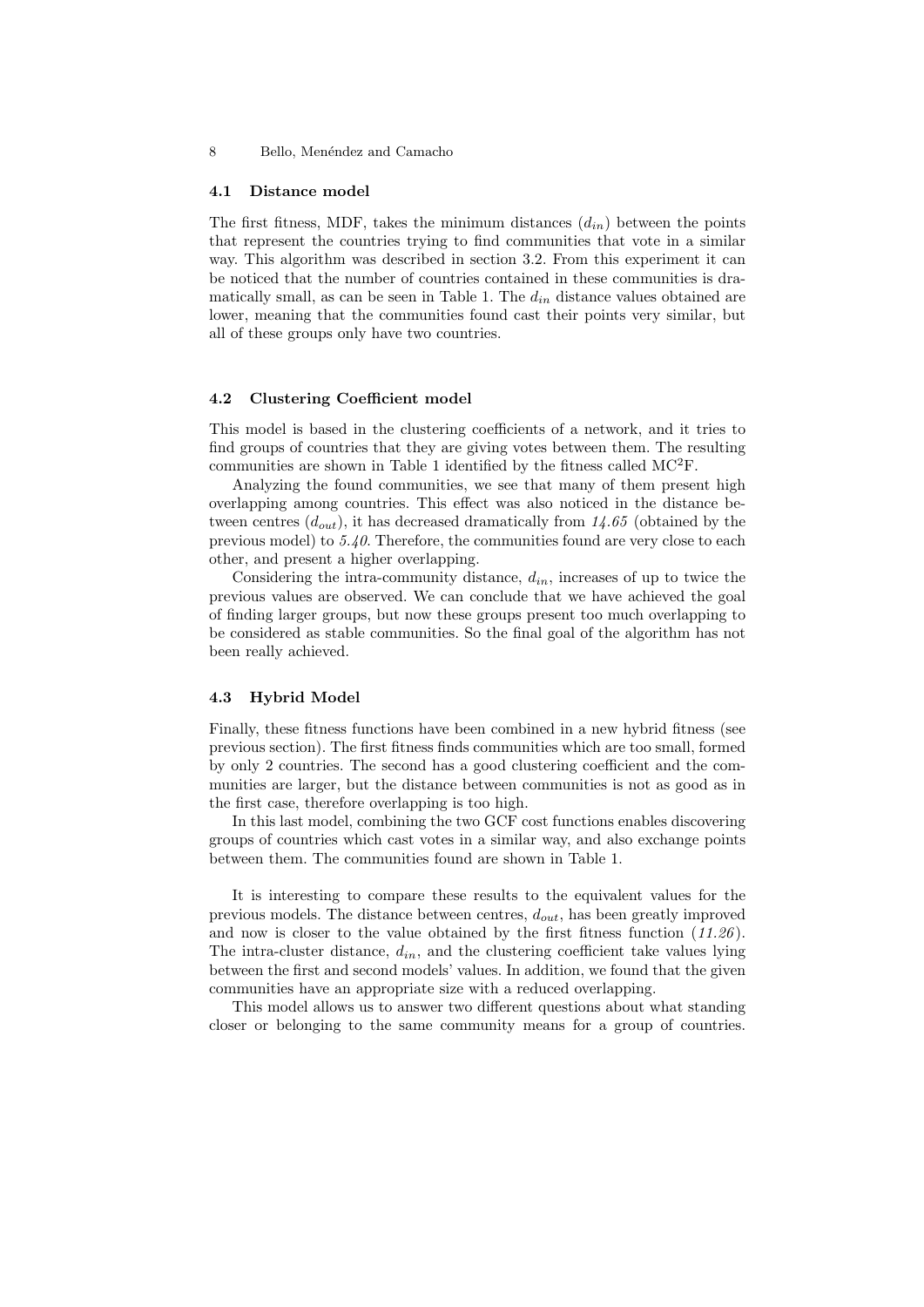On the one hand, we can use the similarities in the voting process to establish relationships and, on the other hand, we can consider the points that any country assigns to the other members in its community. Therefore, we can consider that the partnerships found with this model will be stronger and more useful to measure the quality of the community found. They have similar votes and also many of these votes are exchanged between them, globally, these communities have a high number of points.

**Table 1.** Communities found with  $K = 6$  using Clustering Coefficient. The distances between centres  $(d_{out})$  obtained by fitness are: (a) MDF = 14.65 (b) MC<sup>2</sup>F = 5.40 (c)  $HF = 11.26.$ 

| <b>Fitness</b>                       | Communities                                              | $d_{in}$                           | $\rm CC$     |
|--------------------------------------|----------------------------------------------------------|------------------------------------|--------------|
| <b>MDF</b>                           | Lithuania Latvia                                         | 10,91                              | $\bf{0}$     |
| $\bf MDF$                            | <b>Sweden Denmark</b>                                    | 11,04                              | $\mathbf{0}$ |
| <b>MDF</b>                           | <b>Sweden Hungary</b>                                    | 11,31                              | $\mathbf{0}$ |
| $\bf{MDF}$                           | Cyprus Moldova                                           | 11,40                              | $\mathbf{0}$ |
| <b>MDF</b>                           | <b>Israel Netherlands</b>                                | 11,66                              | $\mathbf{0}$ |
| $\bf MDF$                            | Albania Germany                                          | 11,83                              | $\bf{0}$     |
| $MC^2F$                              | Sweden Bosnia and Herzegovina Moldova Russia Finland     | 20,57                              | $\mathbf{1}$ |
|                                      | <b>Ukraine Iceland Turkey Germany</b>                    |                                    |              |
| $MC^2F$                              | France Sweden Moldova Russia Finland Iceland             | 21,20                              | $\mathbf{1}$ |
|                                      | Germany Azerbaijan UnitedKingdom                         |                                    |              |
| $\rm MC^2F$                          | France Sweden Moldova Finland Romania Iceland            | 21,78                              | $\mathbf{1}$ |
|                                      | Germany Azerbaijan UnitedKingdom                         |                                    |              |
| $\rm MC^2F$                          | France Estonia Sweden Finland Iceland Germany            | 20,93                              | $\mathbf{1}$ |
|                                      | UnitedKingdom                                            |                                    |              |
| $\overline{\mathrm{MC}^2\mathrm{F}}$ | Sweden Moldova Russia Finland Ukraine Iceland Azerbaijan | 20,55                              | $\mathbf{1}$ |
| $\rm MC^2F$                          | Estonia Sweden Bosnia and Herzegovina Finland            | 21,89                              | $\mathbf{1}$ |
|                                      | <b>Iceland Turkey Germany</b>                            |                                    |              |
| <b>HF</b>                            | Estonia Sweden Finland Iceland                           | 18,03                              | 1.0          |
| <b>HF</b>                            | Sweden Moldova Russia Finland Ukraine Iceland            | 19,52                              | 1.0          |
| HF                                   | Norway Sweden Denmark Iceland                            | $18,77\vert 0.92$                  |              |
| <b>HF</b>                            | Moldova Russia Ukraine Poland                            | $16,40\overline{\vert\,0.75\vert}$ |              |
| <b>HF</b>                            | Armenia Russia Lithuania Ukraine                         | 16,56 0.75                         |              |
| HF                                   | France Germany United-Kingdom                            | 19,93  1.0                         |              |

## 5 Conclusions and Future Work

To find communities in a web dataset that can be represented by a social network, we have designed and implemented a genetic algorithm based on the graph clustering coefficient. We have centred our research around how to guide the fitness to improve the results that could be obtained through a classical K-means.